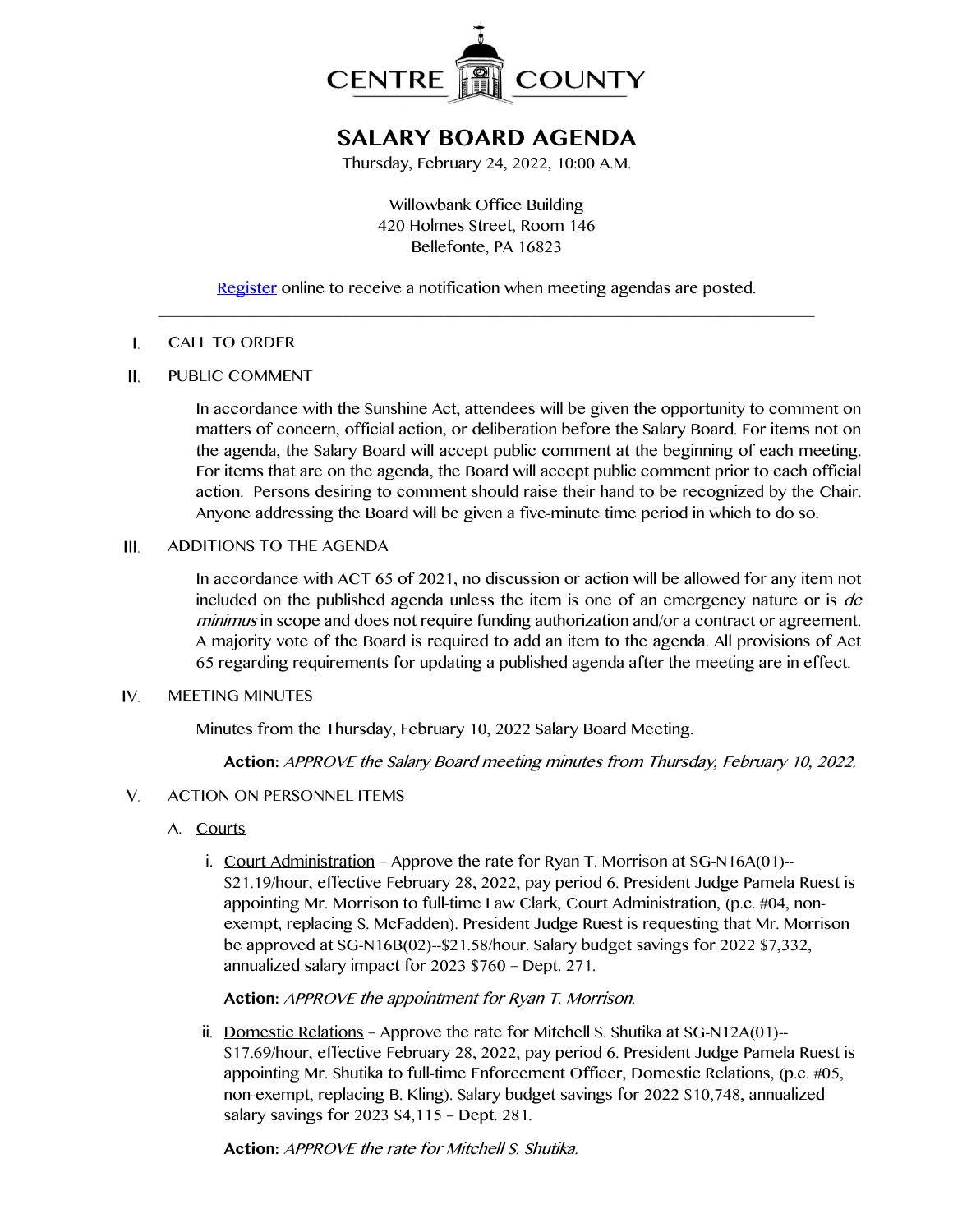## **SALARY BOARD AGENDA THURSDAY, FEBRUARY 24, 2022 PAGE 2**

### B. Correctional Facility

- i. Consider approval of the promotion/change in title for Ty Corl, from full-time Corrections Officer, Correctional Facility, (p.c. #14, non-exempt), at SG-N10F(06)-- \$20.75/hour to full-time Lieutenant, Correctional Facility, (p.c. #03, exempt, replacing T. Nichols), at SG-S54A(01)--\$24.76/hour (\$51,500.80/annum), effective retro to February 20, 2022, pay period 5. Warden Christopher Schell is requesting that Mr. Corl be approved at SG-S54B(02)--\$25.23/hour (\$52,478.40/annum). Salary budget impact for 2022 \$2,210, annualized salary impact for 2023 \$3,058 - Dept. 333.
- ii. Central Booking Consider approval of the promotion/change in title for Matthew Beck, from full-time Corrections Officer, Central Booking, (p.c. #50, non-exempt), at SG-N10F(06)--\$20.75/hour to full-time Lieutenant, Correctional Facility, (p.c. #63, exempt, replacing T. Allen Jr.), at SG-S54A(01)--\$24.76/hour (\$51,500.80/annum), effective retro to February 20, 2022, pay period 5. Warden Christopher Schell is requesting that Mr. Beck be approved at SG-S54B(02)--\$25.23/hour (\$52,478.40/annum). Salary budget savings for 2022 \$62, annualized salary savings for 2023 \$2,018 - Dept. 334.

### **Action:** APPROVE the Correctional Facility items i-ii.

C. Financial Management – Consider approval of the appointment for Joni MacIntyre, full-time Chief Financial Officer, Financial Management, (p.c. #01, exempt, replacing T. Martin), at SG-S66A(01)--\$90,438.40/annum, effective March 14, 2022, pay period 7. County Administrator Margaret Gray is requesting that Ms. MacIntyre be approved at SG-S66N(14)-- \$116,396.80/annum. Conditional upon satisfactory completion of pre-employment requirements. Salary budget savings for 2022 \$27,021, annualized salary impact for 2023 \$4,317 - Dept. 113.

### **Action:** APPROVE the appointment for Joni MacIntyre.

- D. Human Services
	- i. Aging
		- 1. Consider approval of the promotion/change in title for Brandy Lose, from fulltime Aging Care Management Supervisor 1, Office of Aging, (p.c. #02, exempt), at SG-S54D(04)--\$54,433.60/annum to full-time Assistant Director/Aging Care Management Supervisor 1, Office of Aging, (p.c. #03, exempt, replacing Q. Burchfield), at SG-S55C(03)--\$55,972.80/annum, effective February 27, 2022, pay period 6. Director of Aging Quentin Burchfield is requesting that Ms. Lose be approved at SG-S55E(05)--\$58,115.20/annum. Salary budget savings for 2022 \$3,300, annualized salary savings for 2023 \$3,453 - Dept. 521.

**Action:** APPROVE the promotion/change in title for Brandy Lose.